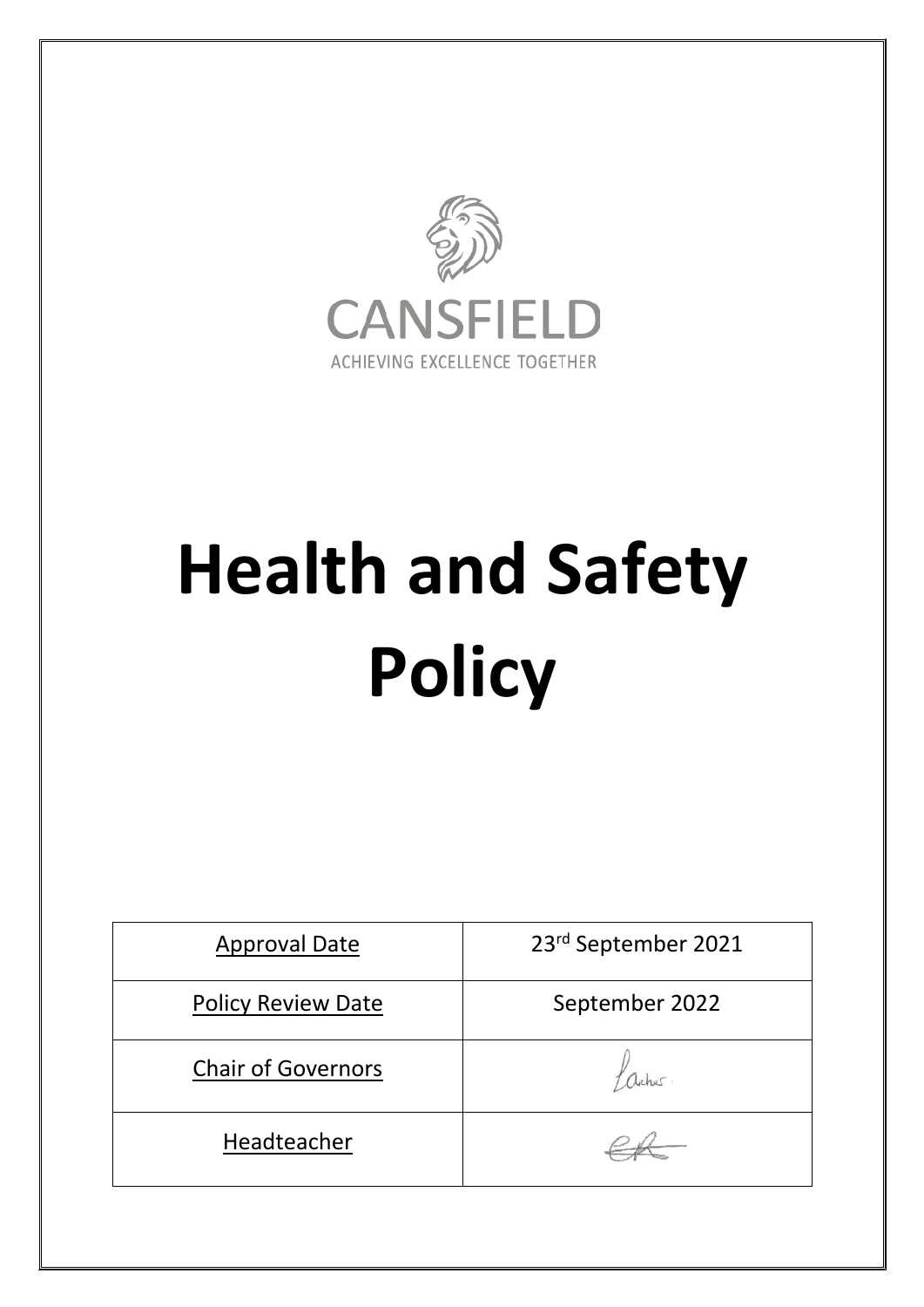## **1. Aims**

Our school aims to:

- Provide and maintain a safe and healthy environment
- Establish and maintain safe working procedures amongst staff, pupils and all visitors to the school site
- Have robust procedures in place in case of emergencies
- Ensure that the premises and equipment are maintained safely, and are regularly inspected

### **2. Legislation**

This policy is based on advice from the Department for Education on health and safety in schools and the following legislation:

- The Health and Safety at Work etc. Act 1974, which sets out the general duties employers have towards employees and duties relating to lettings
- The Management of Health and Safety at Work Regulations 1992, which require employers to make an assessment of the risks to the health and safety of their employees
- The Management of Health and Safety at Work Regulations 1999, which require employers to carry out risk assessments, make arrangements to implement necessary measures, and arrange for appropriate information and training
- The Control of Substances Hazardous to Health Regulations 2002, which require employers to control substances that are hazardous to health
- The Reporting of Injuries, Diseases and Dangerous Occurrences Regulations (RIDDOR) 2013, which state that some accidents must be reported to the Health and Safety Executive and set out the timeframe for this and how long records of such accidents must be kept
- The Health and Safety (Display Screen Equipment) Regulations 1992, which require employers to carry out digital screen equipment assessments and states users' entitlement to an eyesight test
- The Gas Safety (Installation and Use) Regulations 1998, which require work on gas fittings to be carried out by someone on the Gas Safe Register
- The Regulatory Reform (Fire Safety) Order 2005, which requires employers to take general fire precautions to ensure the safety of their staff
- The Work at Height Regulations 2005, which requires employers to protect their staff from falls from height

The school follows national guidance published by Public Health England when responding to infection control issues.

## **3. Roles and Responsibilities**

#### **3.1 The Local Authority and Governing Board**

Wigan LA has ultimate responsibility for health and safety matters in the school, but delegates responsibility for the strategic management of such matters to the school's Governing Board. The Governing Board delegates operational matters and day to day tasks to the Headteacher and staff members.

The Governing Board has a duty to take reasonable steps to ensure that staff and pupils are not exposed to risks to their health and safety. This applies to activities on or off the school premises.

The Governing Board also has a duty to:

- Assess the risks to staff and others affected by school activities in order to identify and introduce the health and safety measures necessary to manage those risks
- Inform employees about risks and the measures in place to manage them
- Ensure that adequate health and safety training is provided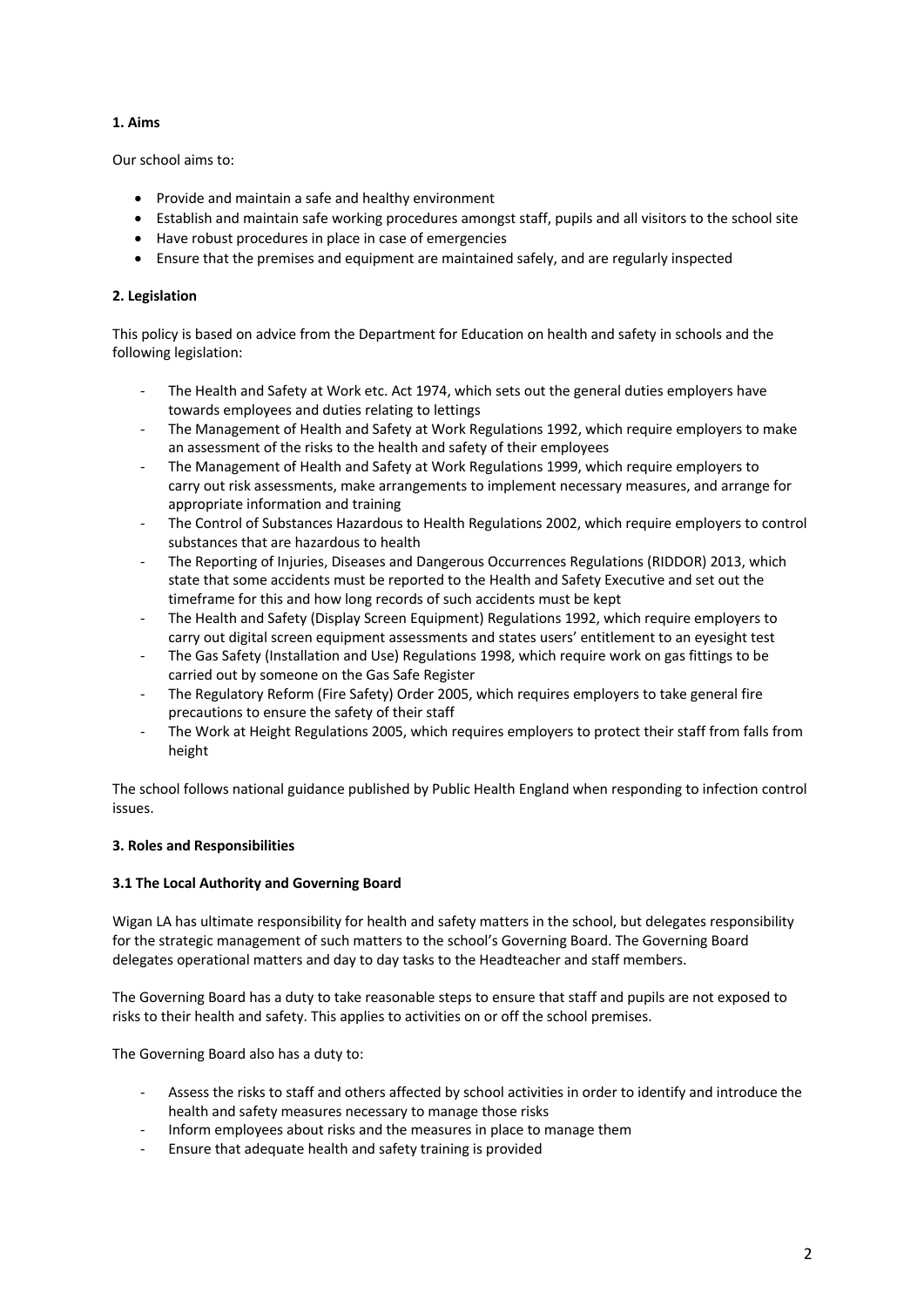### **3.2 Headteacher**

The Headteacher is responsible for health and safety day to day. This involves:

- Implementing the Health and Safety Policy
- Ensuring there is enough staff to safely supervise pupils
- Ensuring that the school building and premises are safe and regularly inspected
- Providing adequate training for school staff
- Reporting to the Governing Board on health and safety matters
- Ensuring appropriate evacuation procedures are in place and regular fire drills are held
- Ensuring that in his absence, health and safety responsibilities are delegated to another member of staff
- Ensuring all risk assessments are completed and reviewed
- Monitoring cleaning contracts, and ensuring cleaners are appropriately trained and have access to personal protective equipment, where necessary

In the Headteacher's absence, the Deputy Headteacher assumes the above day to day health and safety responsibilities.

#### **3.3 Health and Safety Lead**

The nominated health and safety lead is Debbie Sutch, Business Manager.

#### **3.4 Staff**

School staff have a duty to take care of pupils in the same way that a prudent parent would do so. Staff will:

- Take reasonable care of their own health and safety and that of others who may be affected by what they do at work
- Cooperate with the school on health and safety matters
- Work in accordance with training and instructions
- Inform the appropriate person of any work situation representing a serious and immediate danger so that remedial action can be taken
- Model safe and hygienic practice for pupils
- Understand emergency evacuation procedures and feel confident in implementing them

#### **3.5 Pupils and Parents**

Pupils and parents are responsible for following the school's health and safety advice, on-site and off-site, and for reporting any health and safety incidents to a member of staff.

## **3.6 Contractors**

Contractors agree health and safety practices with the Headteacher before starting work. The contractor will provide evidence that they have completed an adequate risk assessment of all planned work.

#### **4. Site security**

The site staff are responsible for the security of the school site in and out of school hours. They are responsible for visual inspections of the site, and for the intruder and fire alarm systems. The site staff are key holders and will respond to an emergency.

#### **5. Fire**

Emergency exits, assembly points and assembly point instructions are clearly identified by safety signs and notices. Fire risk assessment of the premises will be reviewed regularly.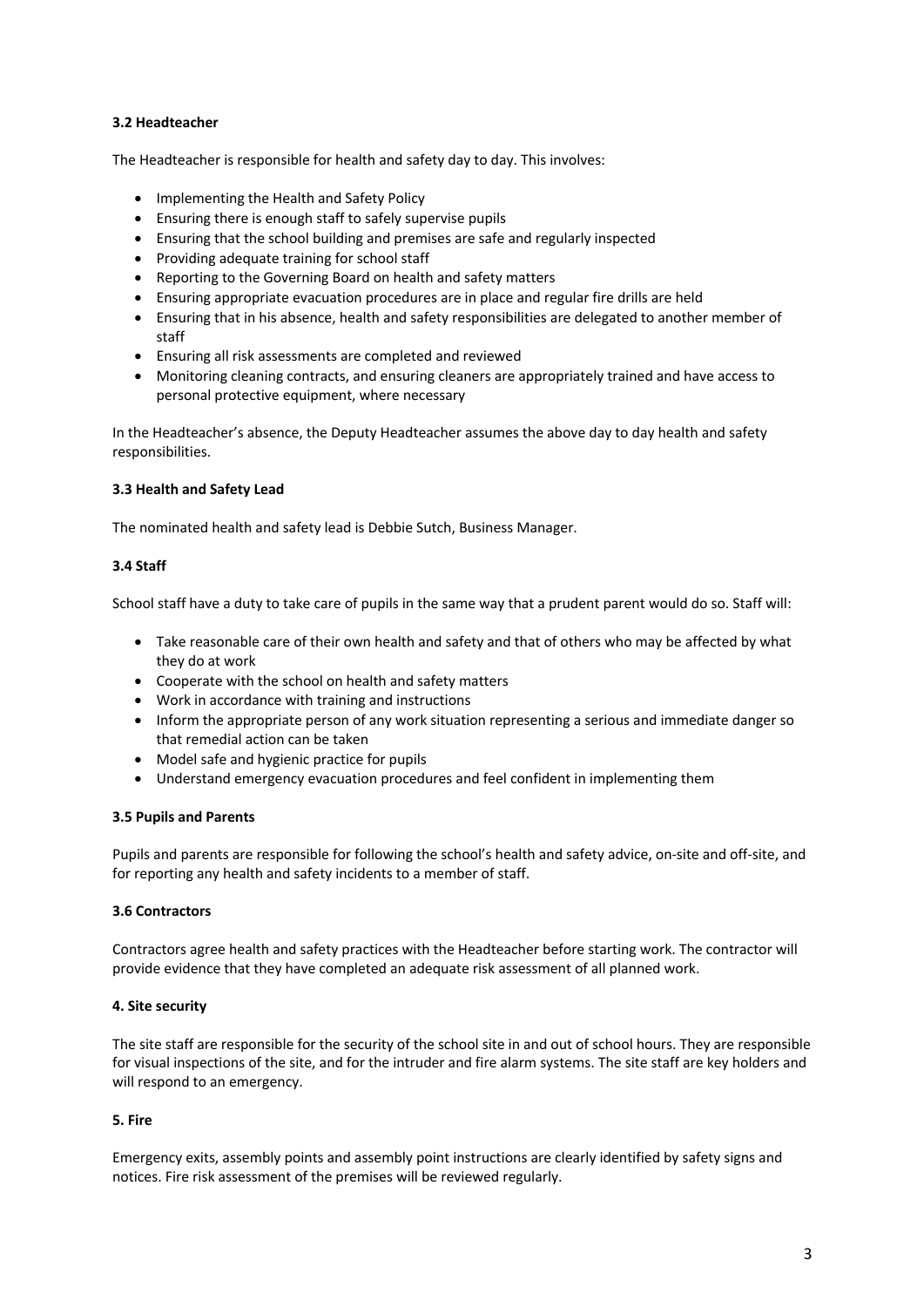Emergency evacuations are practised at least once a term.

The fire alarm is a loud continuous sounder.

Fire alarm testing will take place once a week.

New staff will be trained in fire safety and all staff and pupils will be made aware of any new fire risks. In the event of a fire:

- The alarm will be raised immediately by whoever discovers the fire and emergency services contacted. Evacuation procedures will also begin immediately
- Fire extinguishers may be used by staff only, and only then if staff are trained in how to operate them and are confident they can use them without putting themselves or others at risk
- Staff and pupils will congregate at the muster point.
- Form tutors / class teachers will take a register of pupils, which will then be checked against the attendance register of that day
- The Office Manager will take a register of all staff
- Staff and pupils will remain outside the building until the emergency services say it is safe to re-enter

The school will have special arrangements in place for the evacuation of people with mobility needs and fire risk assessments will pay particular attention to those with disabilities. Personal emergency evacuation plans (PEEPs) will be in place for those who require particular assistance in the event of an emergency evacuation, e.g. the use of evac chairs, etc.

A fire safety checklist can be found in Appendix 1.

## **6. COSHH**

Schools are required to control hazardous substances, which can take many forms, including:

- Chemicals
- Products containing chemicals
- Fumes
- Dusts
- Vapours
- Mists
- Gases and asphyxiating gases
- Germs that cause diseases, such as leptospirosis or legionnaires disease

Control of substances hazardous to health (COSHH) risk assessments are completed as necessary by the site staff, cleaning and catering contractors and individual staff members, as appropriate to their subjects. These are circulated to all those employees who work with hazardous substances. Staff will also be provided with protective equipment, where necessary.

Our staff use and store hazardous products in accordance with instructions on the product label. All hazardous products are kept in their original containers, with clear labelling and product information.

Any hazardous products are disposed of in accordance with specific disposal procedures.

Emergency procedures, including procedures for dealing with spillages, are displayed near where hazardous products are stored and in areas where they are routinely used.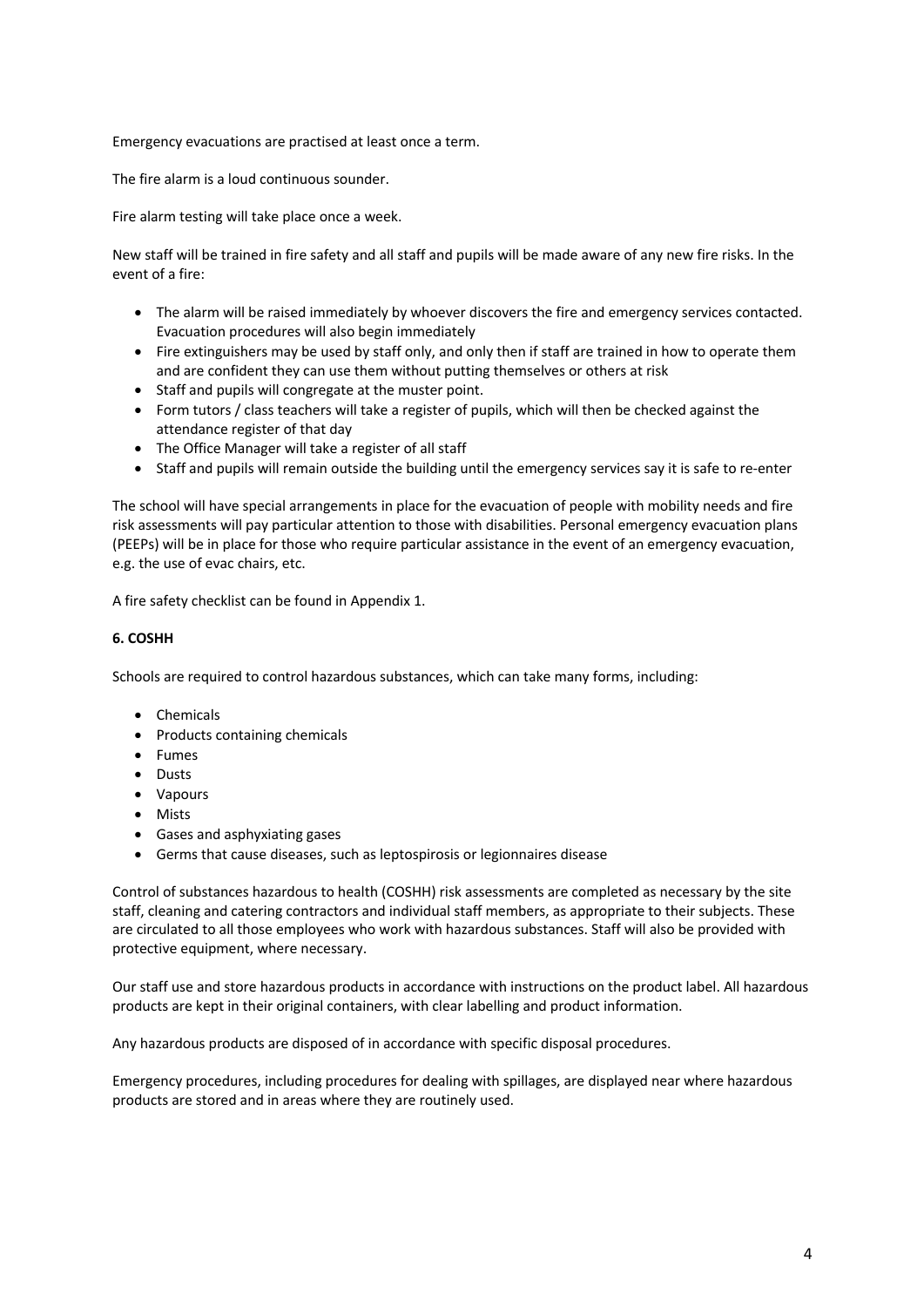## **6.1 Gas safety**

- Installation, maintenance and repair of gas appliances and fittings will be carried out by a competent Gas Safe registered engineer
- Gas pipework, appliances and flues are regularly maintained
- All rooms with gas appliances are checked to ensure that they have adequate ventilation

## **6.2 Legionella**

- A water risk assessment has been completed May 2020 by Infinity. The caretaker is responsible for ensuring that the identified operational controls are conducted and recorded in the school's water log book
- This risk assessment will be reviewed every two years and when significant changes have occurred to the water system and / or building footprint
- The risks from legionella are mitigated by the following: temperature checks, heating of water, disinfection of showers, etc. These are logged electronically using the LA system

## **6.3 Asbestos**

- Staff are briefed on the hazards of asbestos, the location of any asbestos in the school and the action to take if they suspect they have disturbed it
- Arrangements are in place to ensure that contractors are made aware of any asbestos on the premises and that it is not disturbed by their work
- Contractors will be advised that if they discover material which they suspect could be asbestos, they will stop work immediately until the area is declared safe
- A record is kept of the location of asbestos that has been found on the school site

#### **7. Equipment**

- When new equipment is purchased, it is checked to ensure that it meets appropriate educational standards
- All equipment and machinery is maintained in accordance with the manufacturer's instructions. In addition, maintenance schedules outline when extra checks should take place
- All equipment is stored in the appropriate storage containers and areas. All containers are labelled with the correct hazard sign and contents

## **7.1 Electrical Equipment**

- All staff are responsible for ensuring that they use and handle electrical equipment sensibly and safely
- Any pupil or volunteer who handles electrical appliances does so under the supervision of the member of staff who so directs them
- Any potential hazards will be reported to the Business Manager immediately
- Permanently installed electrical equipment is connected through a dedicated isolator switch and adequately earthed
- Only trained staff members can check plugs
- Where necessary a portable appliance test (PAT) will be carried out by a competent person
- All isolator switches are clearly marked to identify their machine
- Electrical apparatus and connections will not be touched by wet hands and will only be used in dry conditions
- Maintenance, repair, installation and disconnection work associated with permanently installed or portable electrical equipment is only carried out by a competent person

## **7.2 PE Equipment**

• Pupils are taught how to carry out and set up PE equipment safely and efficiently. Staff check that equipment is set up safely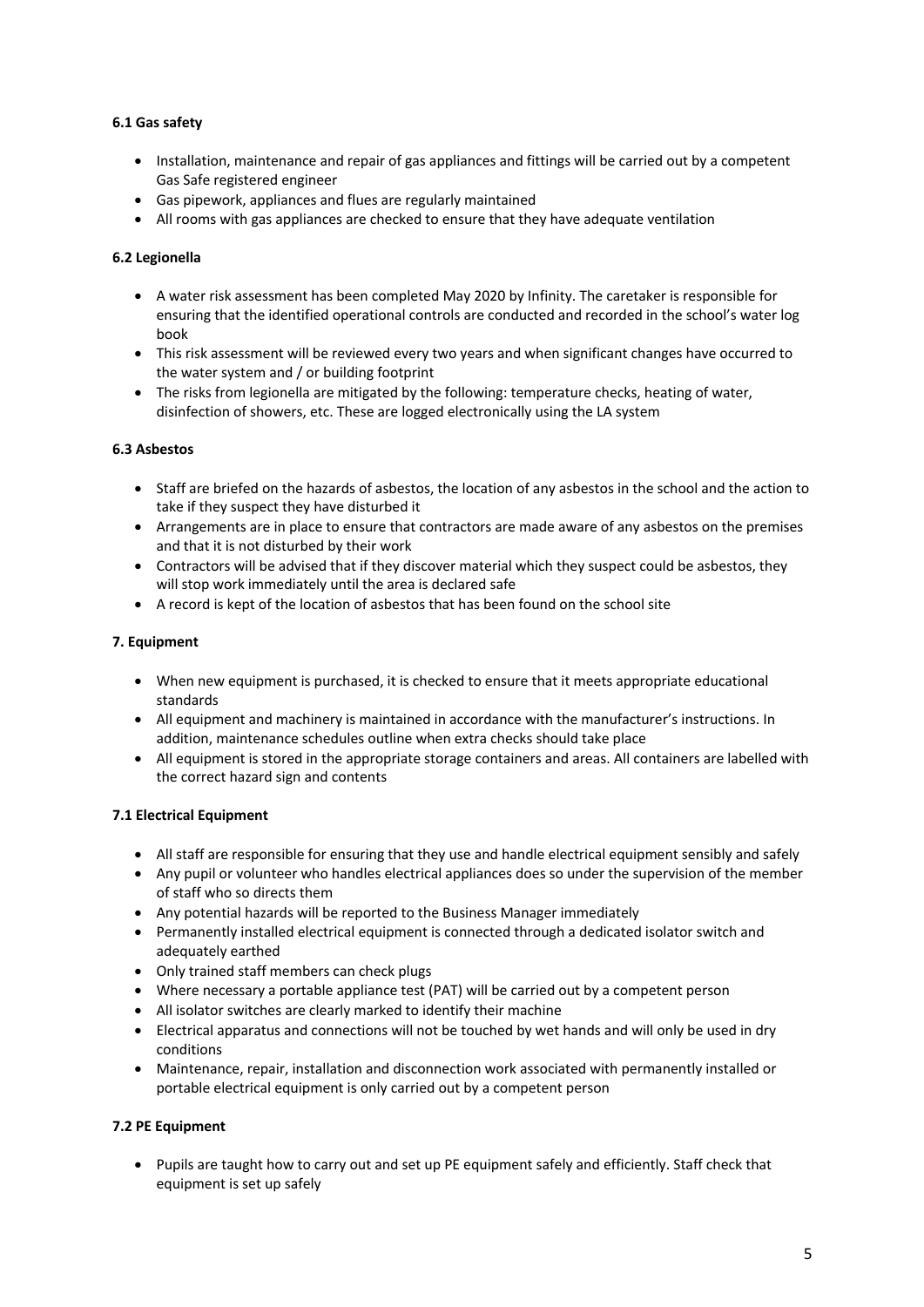• Any concerns about the condition of the gym floor or other apparatus will be reported to the site staff

### **7.3 Display Screen Equipment**

- All staff who use computers daily as a significant part of their normal work have a display screen equipment (DSE) assessment carried out. 'Significant' is taken to be continuous /near continuous spells of an hour or more at a time
- Staff identified as DSE users are entitled to an eyesight test for DSE use upon request, and at regular intervals thereafter, by a qualified optician (and corrective glasses provided if required specifically for DSE use)

#### **7.4 Specialist Equipment**

Parents are responsible for the maintenance and safety of their child's wheelchairs. In school, staff promote the responsible use of wheelchairs.

Oxygen cylinders (if required) would be stored in a designated space, and staff trained in the removal, storage and replacement of oxygen cylinders.

#### **8. Lone Working**

Lone working may include:

- Late working
- Home or site visits
- Weekend working
- Site staff duties
- Site cleaning duties
- Working in a single occupancy office

Potentially dangerous activities, such as those where there is a risk of falling from height, will not be undertaken when working alone. If there are any doubts about the task to be performed, then the task will be postponed until other staff members are available.

If lone working is to be undertaken, a colleague, friend or family member will be informed about where the member of staff is and when they are likely to return.

The lone worker will ensure that they are medically fit to work alone.

## **9. Working at Height**

We will ensure that work is properly planned, supervised and carried out by competent people with the skills, knowledge and experience to do the work. In addition:

- The site staff retain ladders for working at height
- Pupils are prohibited from using ladders
- Staff will wear appropriate footwear and clothing when using ladders
- Contractors are expected to provide their own ladders for working at height
- Before using a ladder, staff are expected to conduct a visual inspection to ensure its safety
- Access to high levels, such as roofs, is only permitted by trained persons

#### **10. Manual Handling**

It is up to individuals to determine whether they are fit to lift or move equipment and furniture. If an individual feels that to lift an item could result in injury or exacerbate an existing condition, they will ask for assistance.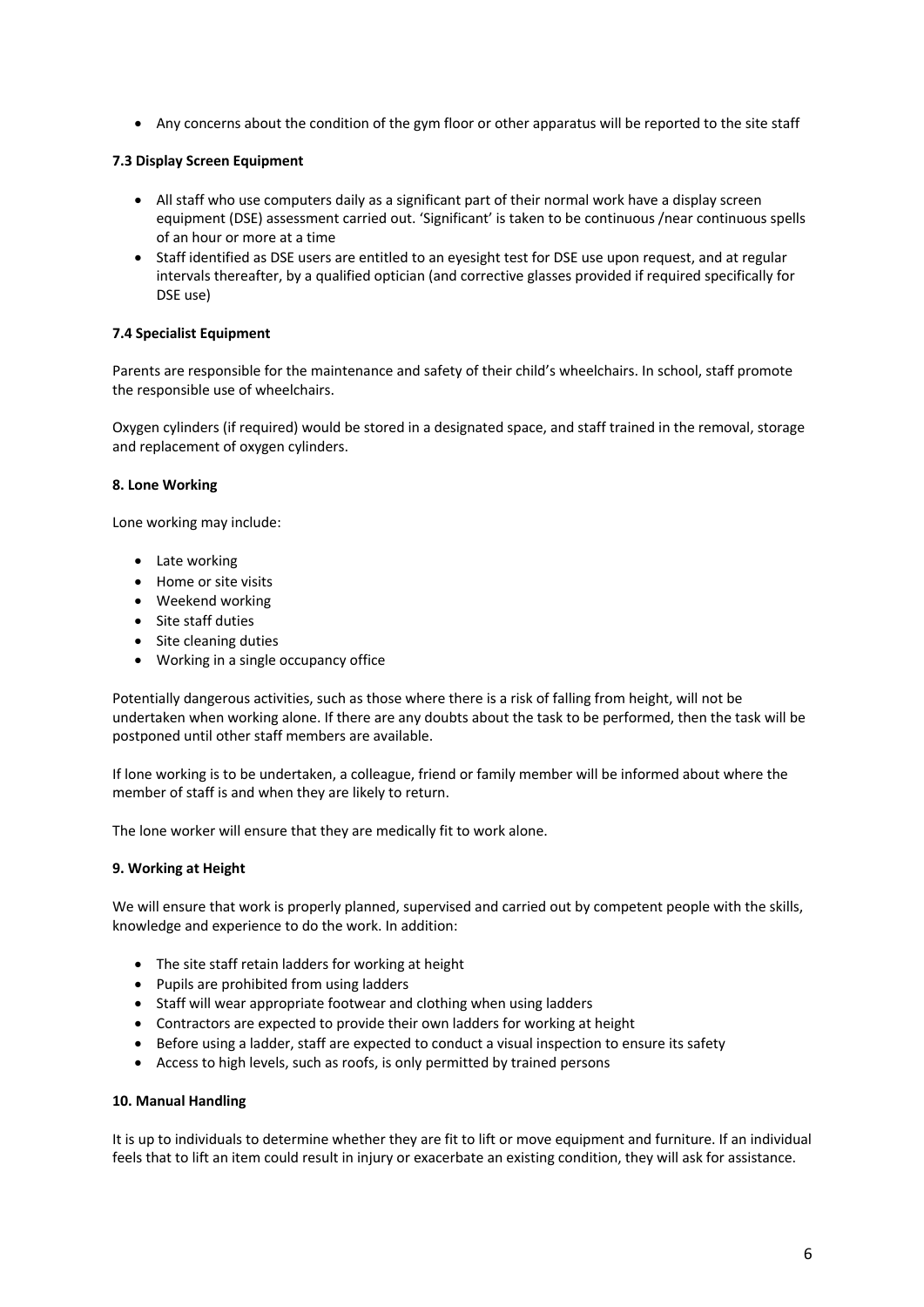The school will ensure that proper mechanical aids and lifting equipment are available in school, and that staff are trained in how to use them safely.

Staff and pupils are expected to use the following basic manual handling procedure:

- Plan the lift and assess the load. If it is awkward or heavy, use a mechanical aid, such as a trolley, or ask another person to help
- Take the more direct route that is clear from obstruction and is as flat as possible
- Ensure the area where you plan to offload the load is clear
- When lifting, bend your knees and keep your back straight, feet apart and angled out. Ensure the load is held close to the body and firmly. Lift smoothly and slowly and avoid twisting, stretching and reaching where practicable

#### **11. Off-Site Visits**

When taking pupils off the school premises, we will ensure that:

- Risk assessments will be completed where off-site visits and activities require them
- All off-site visits are appropriately staffed
- Staff will take a school mobile phone, a portable first aid kit, information about the specific medical needs of pupils along with the parents' contact details
- There will always be at least one first aider on school trips and visits

#### **12. Lettings**

This policy applies to lettings. Those who hire any aspect of the school site or any facilities will be made aware of the content of the school's Health and Safety Policy and will have responsibility for complying with it.

#### **13. Violence at Work**

We believe that staff should not be in any danger at work, and will not tolerate violent or threatening behaviour towards our staff.

All staff will report any incidents of aggression or violence (or near misses) directed to themselves to their line manager / Headteacher immediately. This applies to violence from pupils, visitors or other staff.

#### **14. Smoking**

Smoking is not permitted anywhere on the school premises.

#### **15. Infection Prevention and Control**

We follow national guidance published by Public Health England when responding to infection control issues. We will encourage staff and pupils to follow this good hygiene practice, outlined below, where applicable (see also Appendix 5: Enhanced Cleaning Routine).

#### **15.1 Handwashing**

- Wash hands with liquid soap and warm water, and dry with paper towels
- Always wash hands after using the toilet, before eating or handling food, and after handling animals
- Cover all cuts and abrasions with waterproof dressings

### **15.2 Coughing and Sneezing**

- Cover mouth and nose with a tissue
- Wash hands after using or disposing of tissues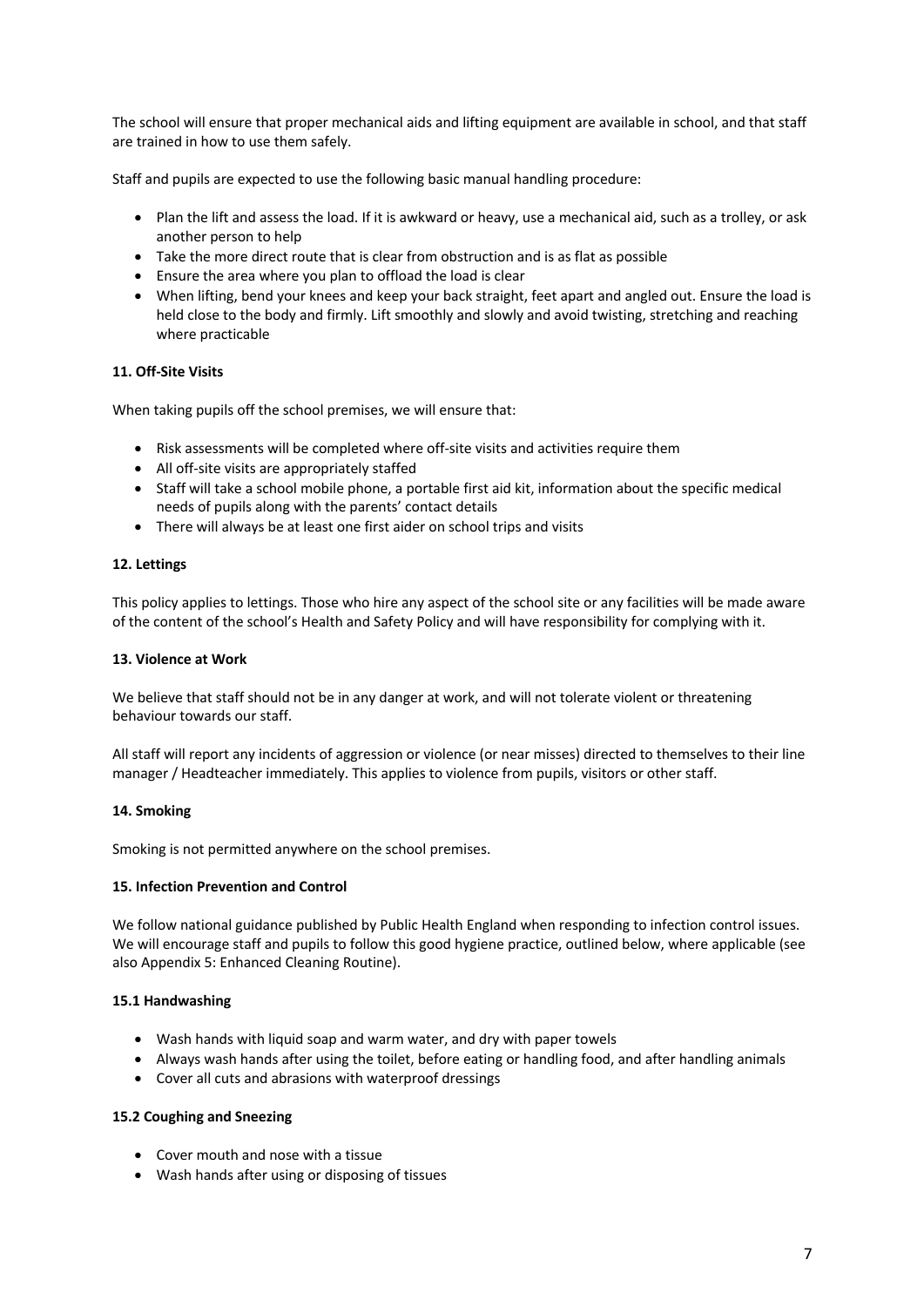• Spitting is discouraged

## **15.3 Personal Protective Equipment**

- Wear disposable non-powdered vinyl or latex-free CE-marked gloves and disposable plastic aprons where there is a risk of splashing or contamination with blood / body fluids (for example, nappy or pad changing)
- Wear goggles if there is a risk of splashing to the face
- Use the correct personal protective equipment when handling cleaning chemicals

## **15.4 Cleaning of the Environment**

- Clean the environment frequently and thoroughly
- Use a Bactericidal or Disinfectant Spray that conforms to EN 1276 following manufacturers' guidelines for use

## **15.5 Cleaning of Blood and Body Fluid Spillages**

- Clean up all spillages of blood, faeces, saliva, vomit, nasal and eye discharges immediately and wear personal protective equipment
- When spillages occur, clean using a product that combines both a detergent and a disinfectant and use as per manufacturer's instructions. Ensure it is effective against bacteria and viruses and suitable for use on the affected surface
- Never use mops for cleaning up blood and body fluid spillages use disposable paper towels and discard clinical waste as described below
- Make spillage kits available for blood spills

## **15.6 Laundry**

- Wash laundry in a separate dedicated facility
- Wash soiled linen separately and at the hottest wash the fabric will tolerate
- Wear personal protective clothing when handling soiled linen
- Bag children's soiled clothing to be sent home, never rinse by hand

## **15.7 Clinical Waste**

- Always segregate domestic and clinical waste, in accordance with local policy
- Used nappies / pads, gloves, aprons and soiled dressings are stored in correct clinical waste bags in foot-operated bins
- Remove clinical waste with a registered waste contractor
- Remove all clinical waste bags when they are two-thirds full and store in a dedicated, secure area while awaiting collection

## **15.8 Animals**

- Wash hands before and after handling any animals
- Keep animals' living quarters clean and away from food areas
- Dispose of animal waste regularly, and keep litter boxes away from pupils
- Supervise pupils when playing with animals
- Seek veterinary advice on animal welfare and animal health issues, and the suitability of the animal as a pet

## **15.9 Pupils Vulnerable to Infection**

Some medical conditions make pupils vulnerable to infections that would rarely be serious in most children. The school will normally have been made aware of such vulnerable children. These children are particularly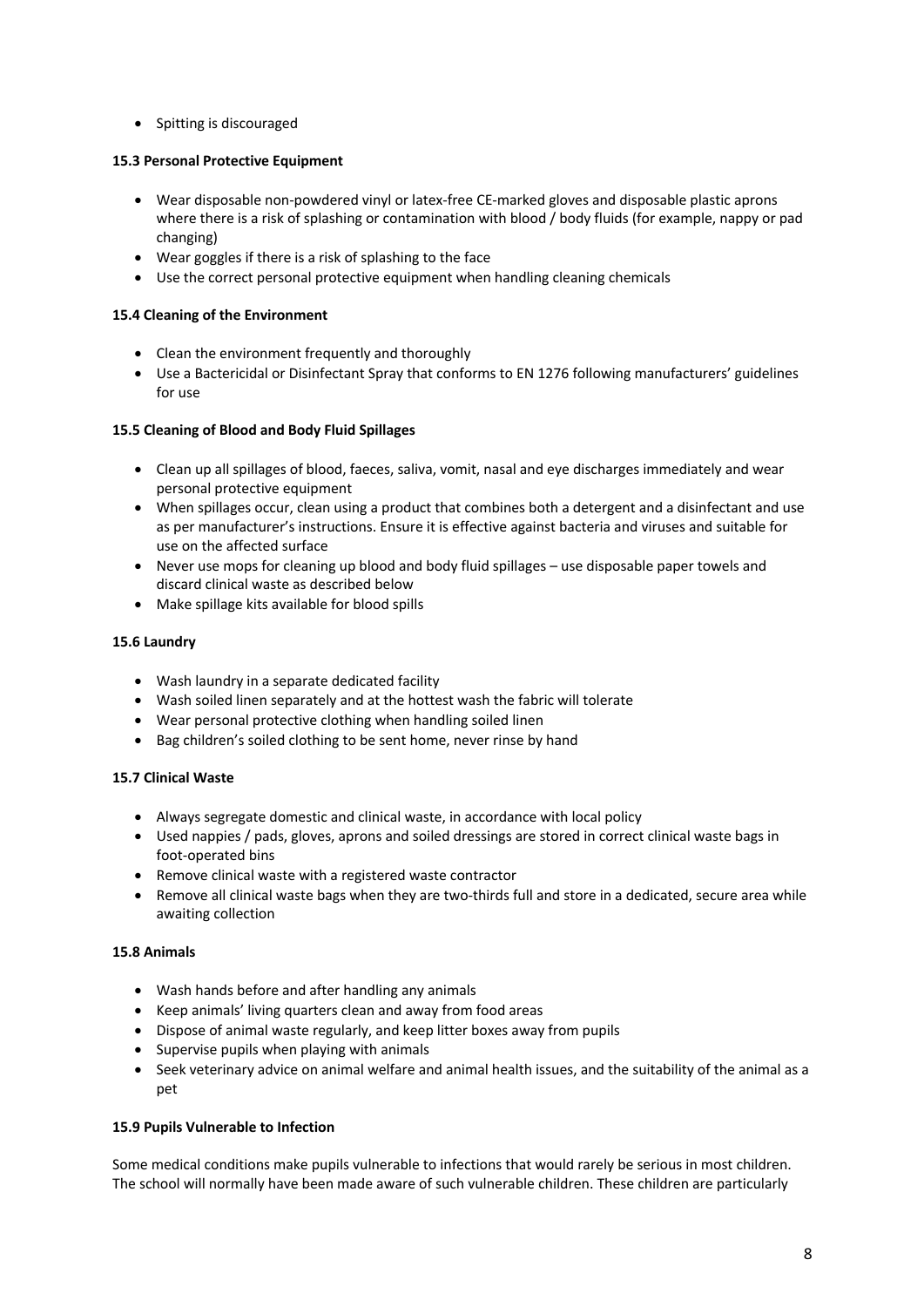vulnerable to chickenpox, measles or slapped cheek disease (parvovirus B19) and, if exposed to either of these, the parent/carer will be informed promptly and further medical advice sought. We will advise these children to have additional immunisations, for example for pneumococcal and influenza.

### **15.10 Exclusion Periods for Infectious Diseases**

The school will follow recommended exclusion periods outlined by Public Health England, summarised in Appendix 4.

In the event of an epidemic / pandemic, we will follow advice from Public Health England about the appropriate course of action.

#### **16. New and Expectant Mothers**

Risk assessments will be carried out whenever any employee or pupil notifies the school that they are pregnant.

Appropriate measures will be put in place to control risks identified. Some specific risks are summarised below:

- Chickenpox can affect the pregnancy if a woman has not already had the infection. Expectant mothers should report exposure to antenatal carer and GP at any stage of exposure. Shingles is caused by the same virus as chickenpox, so anyone who has not had chickenpox is potentially vulnerable to the infection if they have close contact with a case of shingles
- If a pregnant woman comes into contact with measles or German measles (rubella), she should inform her antenatal carer and GP immediately to ensure investigation
- Slapped cheek disease (parvovirus B19) can occasionally affect an unborn child. If exposed early in pregnancy (before 20 weeks), the pregnant woman should inform her antenatal care and GP as this must be investigated promptly

#### **17. Occupational Stress**

We are committed to promoting high levels of health and wellbeing and recognise the importance of identifying and reducing workplace stressors through risk assessment. Systems are in place within the school for responding to individual concerns and monitoring staff workloads.

## **18. Accident Reporting**

#### **18.1 Accident Record Book**

- An accident form will be completed as soon as possible after the accident occurs by the member of staff or first aider who deals with it. An accident form template can be found in Appendix 2
- As much detail as possible will be supplied when reporting an accident
- Information about injuries will also be kept in the pupil's educational record
- Records held in the first aid and accident book will be retained by the school for a minimum of 3 years, in accordance with regulation 25 of the Social Security (Claims and Payments) Regulations 1979, and then securely disposed of

#### **18.2 Reporting to the Health and Safety Executive**

The Business Manager will keep a record of any accident, which results in a reportable injury, disease, or dangerous occurrence as defined in the RIDDOR 2013 legislation (regulations 4, 5, 6 and 7).

The Local Authority, on behalf of the school, report these to the Health and Safety Executive as soon as is reasonably practicable and in any event within 10 days of the incident.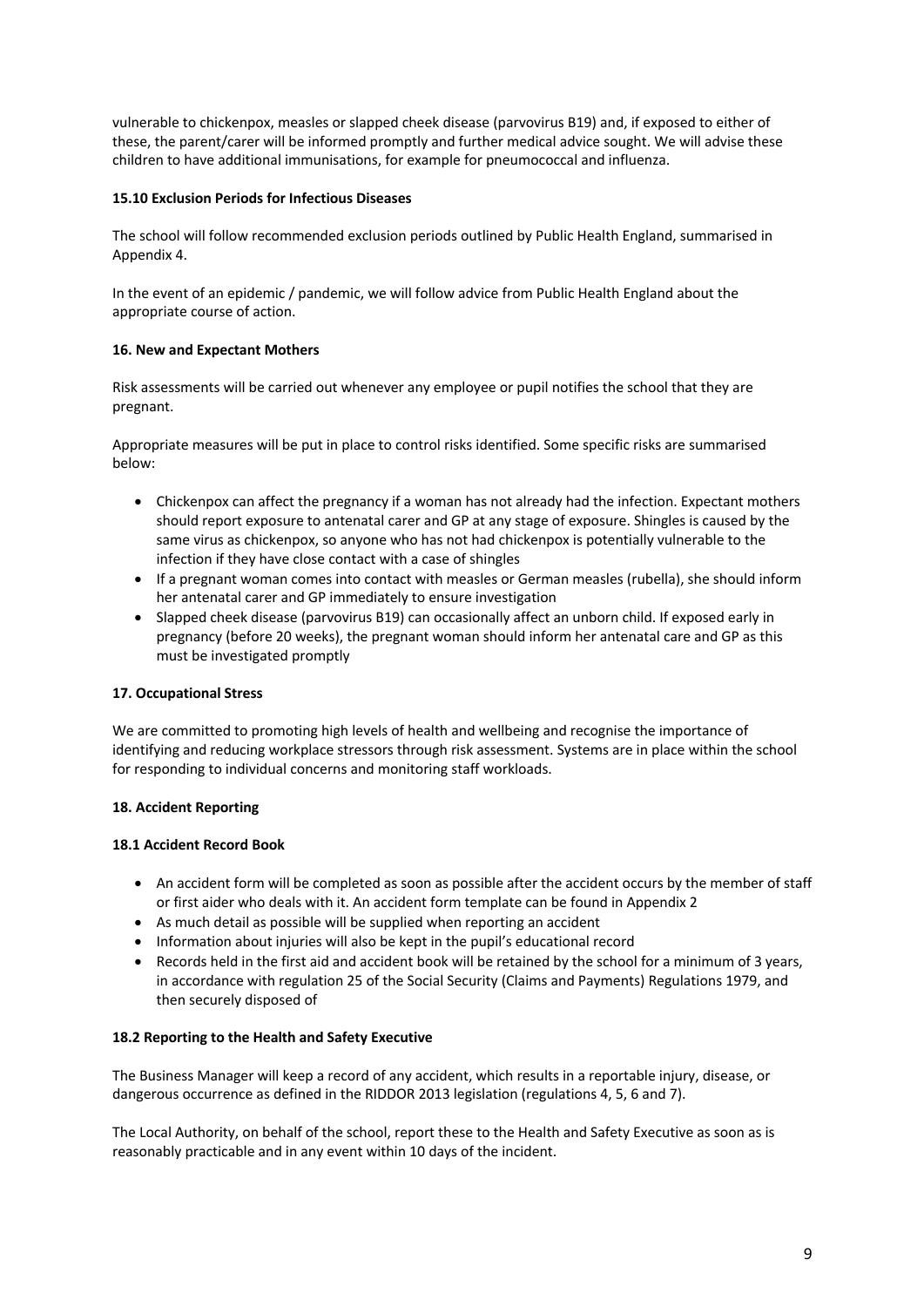Reportable injuries, diseases or dangerous occurrences include:

- Death
- Specified injuries. These are:
	- o Fractures, other than to fingers, thumbs and toes
	- o Amputations
	- o Any injury likely to lead to permanent loss of sight or reduction in sight
	- $\circ$  Any crush injury to the head or torso causing damage to the brain or internal organs
	- o Serious burns (including scalding)
	- o Any scalping requiring hospital treatment
	- o Any loss of consciousness caused by head injury or asphyxia
	- $\circ$  Any other injury arising from working in an enclosed space which leads to hypothermia or heat-induced illness, or requires resuscitation or admittance to hospital for more than 24 hours
- Injuries where an employee is away from work or unable to perform their normal work duties for more than 7 consecutive days
- Where an accident leads to someone being taken to hospital
- Where something happens that does not result in an injury, but could have done
- Near-miss events that do not result in an injury, but could have done. Examples of near-miss events relevant to schools include, but are not limited to:
	- o The collapse or failure of load-bearing parts of lifts and lifting equipment
	- o The accidental release of a biological agent likely to cause severe human illness
	- $\circ$  The accidental release or escape of any substance that may cause a serious injury or damage to health
	- o An electrical short circuit or overload causing a fire or explosion

Information on how to make a RIDDOR report is available here: http://www.hse.gov.uk/riddor/report.htm

## **18.3 Notifying Parents**

The Pastoral Head of Year, first aider or a colleague on Reception will inform parents of any accident or injury sustained by a pupil, and any first aid treatment given, on the same day, or as soon as reasonably practicable.

## **19. Training**

Our staff are provided with health and safety training as part of their induction process.

Staff who work in high risk environments, such as in science labs or with woodwork equipment, or work with pupils with special educational needs (SEN), are given additional health and safety training.

## **20. Monitoring**

This policy will be reviewed by the Business Manger every two years, or earlier should this be required. At every review, the policy will be approved by the full Governing Board.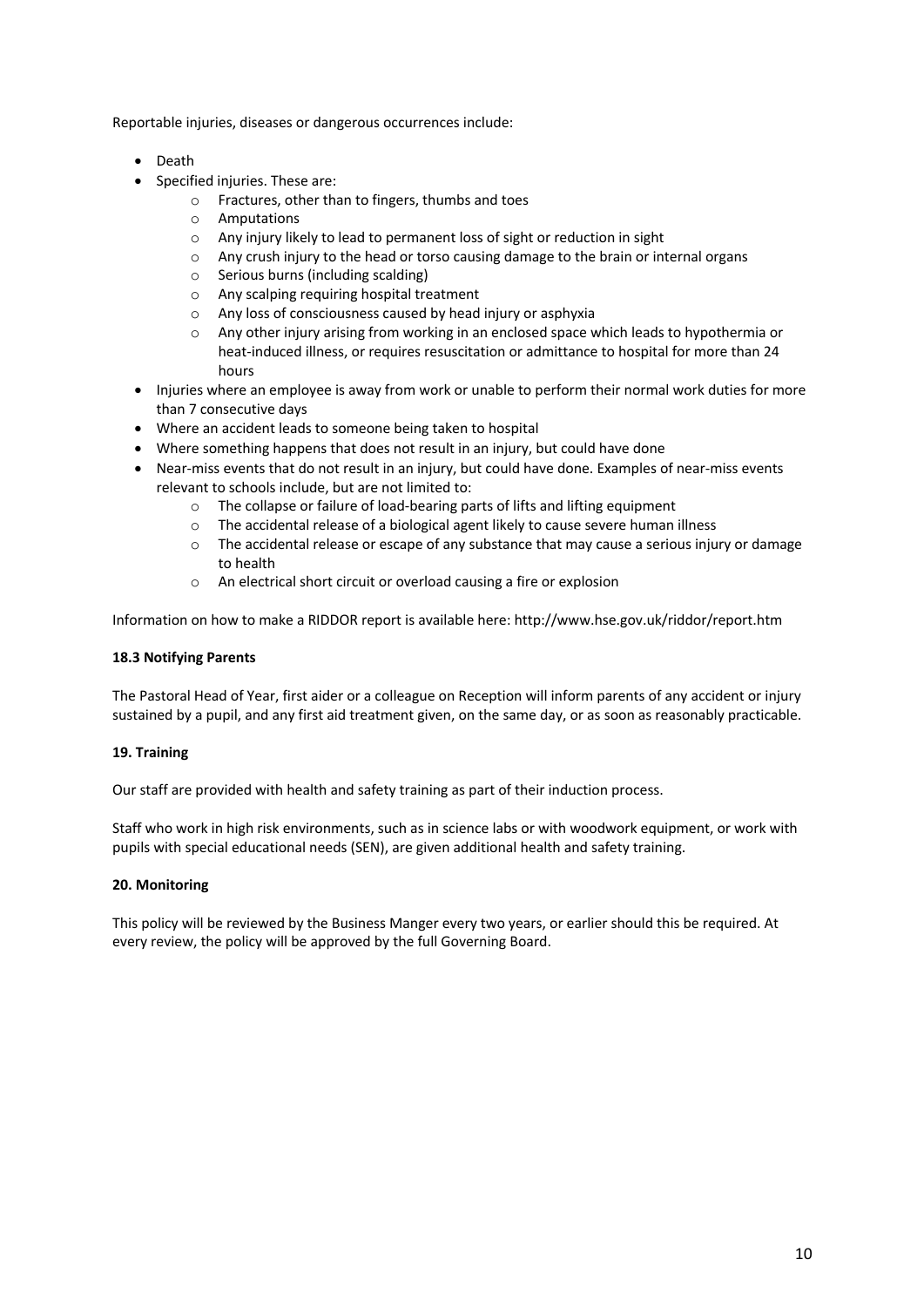# **Appendix 1 – Fire Safety Checklist**

| <b>Issue to check</b>                                                                    | Yes/No |
|------------------------------------------------------------------------------------------|--------|
| Are fire regulations prominently displayed?                                              |        |
| Is fire-fighting equipment, including fire blankets, in<br>place?                        |        |
| Does fire-fighting equipment give details for the<br>type of fire it should be used for? |        |
| Are fire exits clearly labelled?                                                         |        |
| Are fire doors fitted with self-closing mechanisms?                                      |        |
| Are flammable materials stored away from open<br>flames?                                 |        |
| Do all staff and pupils understand what to do in the<br>event of a fire?                 |        |
| Can you easily hear the fire alarm from all areas?                                       |        |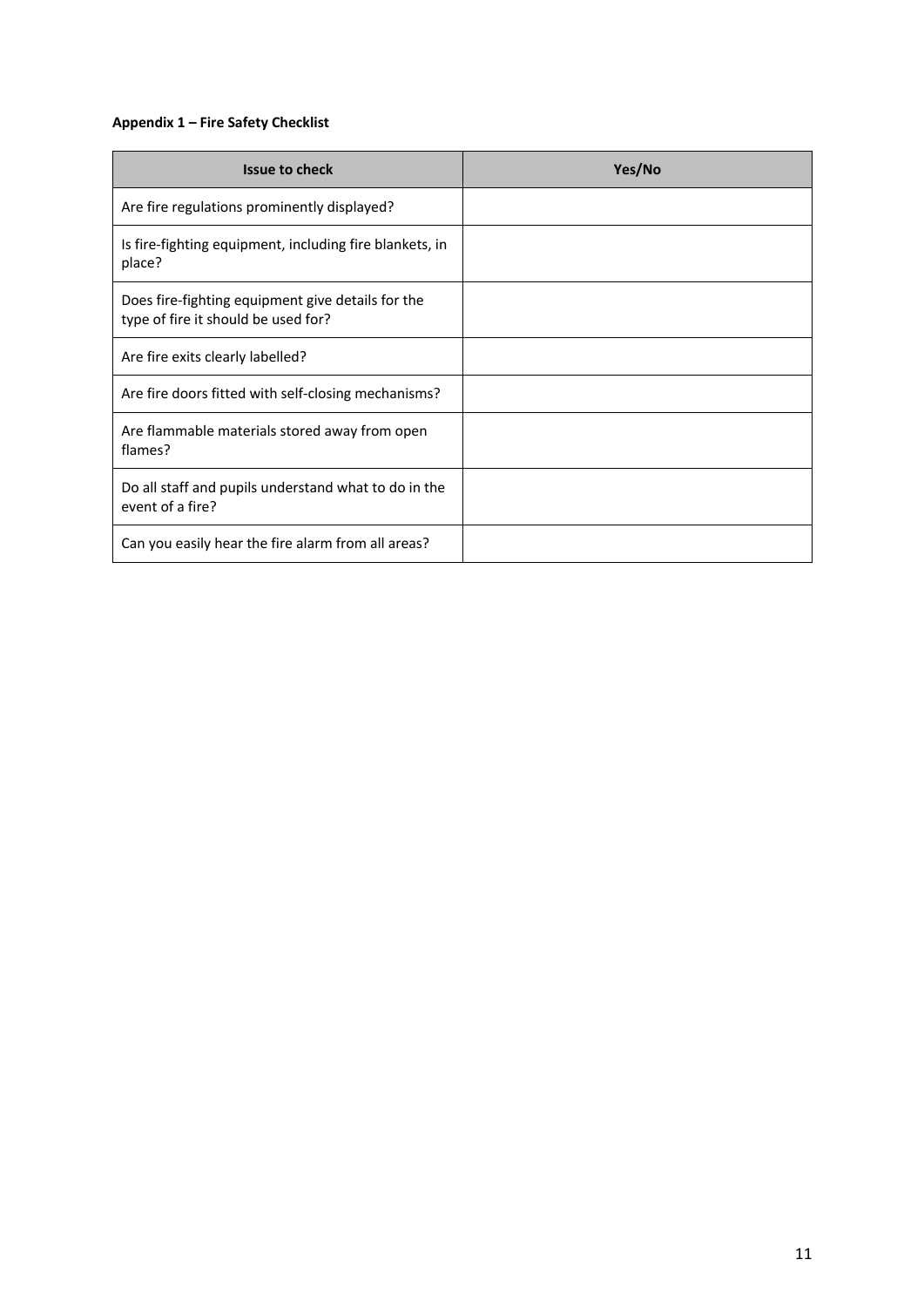## **Appendix 2 – Accident Report**

## **WIGAN COUNCIL INCIDENT REPORT FORM**



# **Wigan Council handles personal data in accordance with the Data Protection Act**

Part  $1$  - to be completed by the individual involved where possible

|                                                               | Name of person affected by the incident                       |         |                      |         |                  |  |                         | Age |              | Gender    |               |                         |
|---------------------------------------------------------------|---------------------------------------------------------------|---------|----------------------|---------|------------------|--|-------------------------|-----|--------------|-----------|---------------|-------------------------|
|                                                               | Home address & telephone No.                                  |         |                      |         |                  |  |                         |     |              |           |               |                         |
| Status:                                                       | Employee                                                      | Trainee | Public               | Student | Service User     |  | Contractor              |     | Agency staff |           | Other         |                         |
|                                                               | Directorate and section                                       |         |                      |         |                  |  |                         |     |              |           |               |                         |
| Normal work base                                              |                                                               |         |                      |         |                  |  |                         |     |              |           |               |                         |
| Job Title                                                     |                                                               |         |                      |         |                  |  |                         |     |              |           |               |                         |
| Date of incident                                              |                                                               |         |                      |         | Time of incident |  |                         |     |              |           |               |                         |
|                                                               | Actual site of incident                                       |         |                      |         |                  |  |                         |     |              |           |               |                         |
|                                                               | Which best describes the<br>incident (please tick one)        |         | Personal<br>accident |         | Near miss        |  | Occupational<br>disease |     | Violent      | incident  |               | Dangerous<br>occurrence |
|                                                               | Please indicate type(s) of violent<br>incident: (Please tick) |         |                      | Verbal  |                  |  | Physical                |     |              | behaviour | Inappropriate |                         |
|                                                               | Name and status of other persons involved                     |         |                      |         |                  |  |                         |     |              |           |               |                         |
|                                                               | Description of the incident                                   |         |                      |         |                  |  |                         |     |              |           |               |                         |
|                                                               |                                                               |         |                      |         |                  |  |                         |     |              |           |               |                         |
|                                                               |                                                               |         |                      |         |                  |  |                         |     |              |           |               |                         |
| Name and contact details of any witnesses                     |                                                               |         |                      |         |                  |  |                         |     |              |           |               |                         |
|                                                               |                                                               |         |                      |         |                  |  |                         |     |              |           |               |                         |
| Injuries sustained,                                           | Ill health or adverse effect                                  |         |                      |         |                  |  |                         |     |              |           |               |                         |
| Was medical treatment needed? (please<br>tick all that apply) |                                                               |         | None                 |         | First aid        |  | Doctor                  |     |              | Hospital  |               |                         |
| contact number                                                | First aid details, name and                                   |         |                      |         |                  |  |                         |     |              |           |               |                         |
|                                                               | <b>Person completing Part 1:</b>                              |         |                      |         |                  |  |                         |     |              |           |               |                         |

| Name | Signature | Tel No. | Date |
|------|-----------|---------|------|
|      |           |         |      |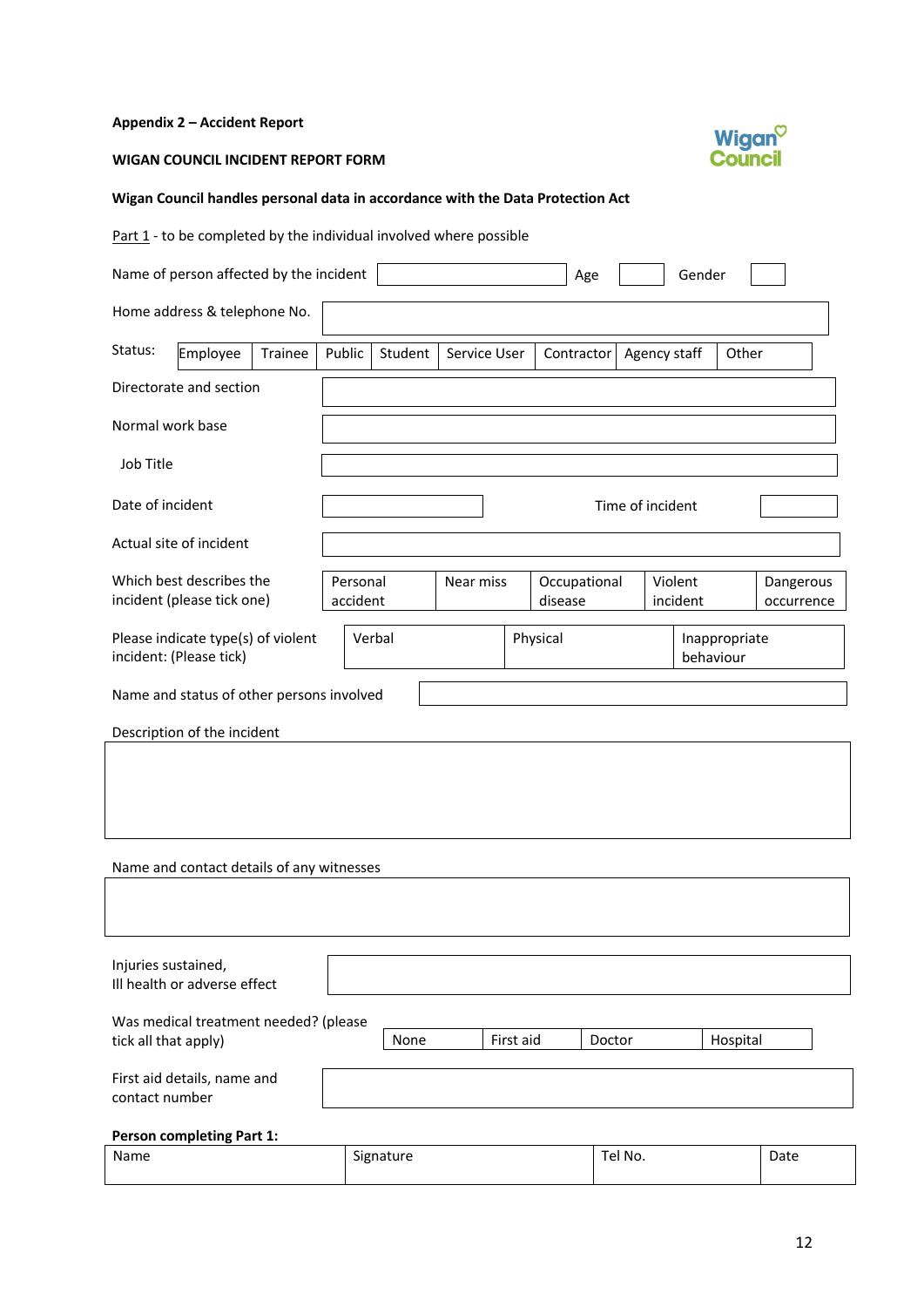## **Appendix 3 – Asbestos Record**

# **Please see asbestos file for full details – example below:**

| Location       | Product | <b>How</b><br>much | <b>Surface</b><br>coating | <b>Condition</b> | Ease of<br>access | <b>Asbestos</b><br>type | <b>Comment</b> |
|----------------|---------|--------------------|---------------------------|------------------|-------------------|-------------------------|----------------|
| <b>EXAMPLE</b> |         |                    |                           |                  |                   |                         |                |
| Store room     | Pipes   | 6x3m               | Metal<br>case             | Good             | Medium            | Unknown                 |                |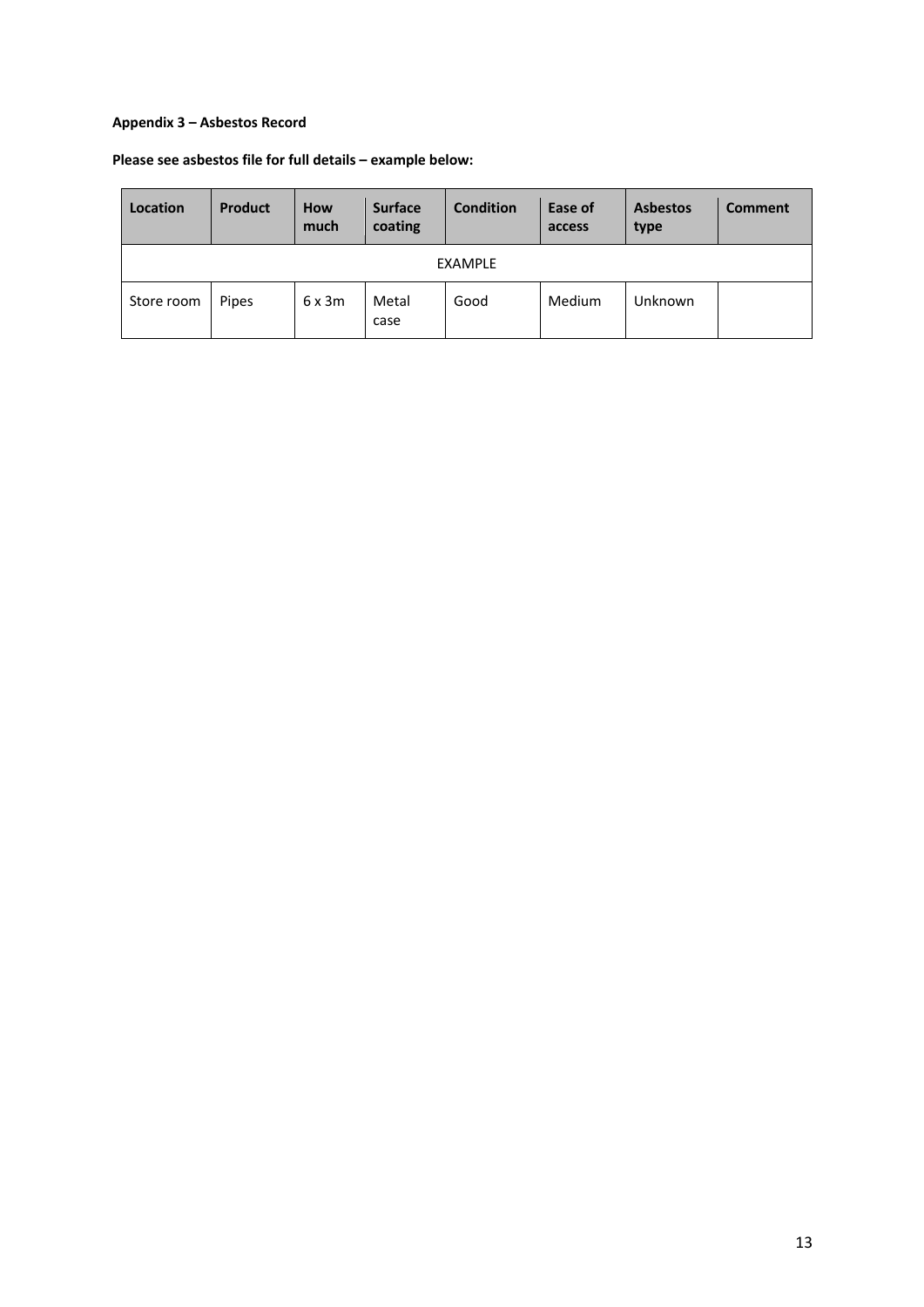#### **Appendix 4. Recommended Absence Period for Preventing the Spread of Infection**

This list of recommended absence periods for preventing the spread of infection is taken from non-statutory guidance for schools and other childcare settings from Public Health England. For each of these infections or complaints, there is further information in the guidance on the symptoms, how it spreads and some 'do's and don'ts' to follow that you can check.

| <b>Infection or complaint</b>                              | Recommended period to be kept away from school or nursery                                                                                                                                                                                                                                                                                                                                                                                                                                                                                                                                                                                                                                                                                                        |
|------------------------------------------------------------|------------------------------------------------------------------------------------------------------------------------------------------------------------------------------------------------------------------------------------------------------------------------------------------------------------------------------------------------------------------------------------------------------------------------------------------------------------------------------------------------------------------------------------------------------------------------------------------------------------------------------------------------------------------------------------------------------------------------------------------------------------------|
| <b>Athlete's foot</b>                                      | None.                                                                                                                                                                                                                                                                                                                                                                                                                                                                                                                                                                                                                                                                                                                                                            |
| Campylobacter                                              | Until 48 hours after symptoms have stopped.                                                                                                                                                                                                                                                                                                                                                                                                                                                                                                                                                                                                                                                                                                                      |
| Chicken pox (shingles)                                     | Cases of chickenpox are generally infectious from 2 days before the rash appears<br>to 5 days after the onset of rash. Although the usual exclusion period is 5 days,<br>all lesions should be crusted over before children return to nursery or school.<br>A person with shingles is infectious to those who have not had chickenpox and<br>should be excluded from school if the rash is weeping and cannot be covered or<br>until the rash is dry and crusted over.                                                                                                                                                                                                                                                                                           |
| <b>Cold sores</b>                                          | None.                                                                                                                                                                                                                                                                                                                                                                                                                                                                                                                                                                                                                                                                                                                                                            |
| Rubella (German measles)                                   | 5 days from appearance of the rash.                                                                                                                                                                                                                                                                                                                                                                                                                                                                                                                                                                                                                                                                                                                              |
| Hand, foot and mouth                                       | Children are safe to return to school or nursery as soon as they are feeling<br>better, there is no need to stay off until the blisters have all healed.                                                                                                                                                                                                                                                                                                                                                                                                                                                                                                                                                                                                         |
| Impetigo                                                   | Until lesions are crusted and healed, or 48 hours after starting antibiotic<br>treatment.                                                                                                                                                                                                                                                                                                                                                                                                                                                                                                                                                                                                                                                                        |
| <b>Measles</b>                                             | Cases are infectious from 4 days before onset of rash to 4 days after so it is<br>important to ensure cases are excluded from school during this period.                                                                                                                                                                                                                                                                                                                                                                                                                                                                                                                                                                                                         |
| Ringworm                                                   | Exclusion not needed once treatment has started.                                                                                                                                                                                                                                                                                                                                                                                                                                                                                                                                                                                                                                                                                                                 |
| <b>Scabies</b>                                             | The infected child or staff member should be excluded until after the first<br>treatment has been carried out.                                                                                                                                                                                                                                                                                                                                                                                                                                                                                                                                                                                                                                                   |
| <b>Scarlet fever</b>                                       | Children can return to school 24 hours after commencing appropriate antibiotic<br>treatment. If no antibiotics have been administered the person will be infectious<br>for 2 to 3 weeks. If there is an outbreak of scarlet fever at the school or nursery,<br>the health protection team will assist with letters and factsheet to send to<br>parents or carers and staff.                                                                                                                                                                                                                                                                                                                                                                                      |
| Slapped cheek syndrome,<br>Parvovirus B19, Fifth's disease | None (not infectious by the time the rash has developed).                                                                                                                                                                                                                                                                                                                                                                                                                                                                                                                                                                                                                                                                                                        |
| <b>Bacillary Dysentery (Shigella)</b>                      | Microbiological clearance is required for some types of shigella species prior to<br>the child or food handler returning to school.                                                                                                                                                                                                                                                                                                                                                                                                                                                                                                                                                                                                                              |
| Diarrhoea and/or vomiting<br>(Gastroenteritis)             | Children and adults with diarrhoea or vomiting should be excluded until 48 hours<br>after symptoms have stopped and they are well enough to return. If medication<br>is prescribed, ensure that the full course is completed and there is no further<br>diarrhoea or vomiting for 48 hours after the course is completed.<br>For some gastrointestinal infections, longer periods of exclusion from school are<br>required and there may be a need to obtain microbiological clearance. For these<br>groups, your local health protection team, school health advisor or<br>environmental health officer will advise.<br>If a child has been diagnosed with cryptosporidium, they should NOT go<br>swimming for 2 weeks following the last episode of diarrhoea. |
| Cryptosporidiosis                                          | Until 48 hours after symptoms have stopped.                                                                                                                                                                                                                                                                                                                                                                                                                                                                                                                                                                                                                                                                                                                      |
| E. coli (verocytotoxigenic or<br>VTEC)                     | The standard exclusion period is until 48 hours after symptoms have resolved.<br>However, some people pose a greater risk to others and may be excluded until                                                                                                                                                                                                                                                                                                                                                                                                                                                                                                                                                                                                    |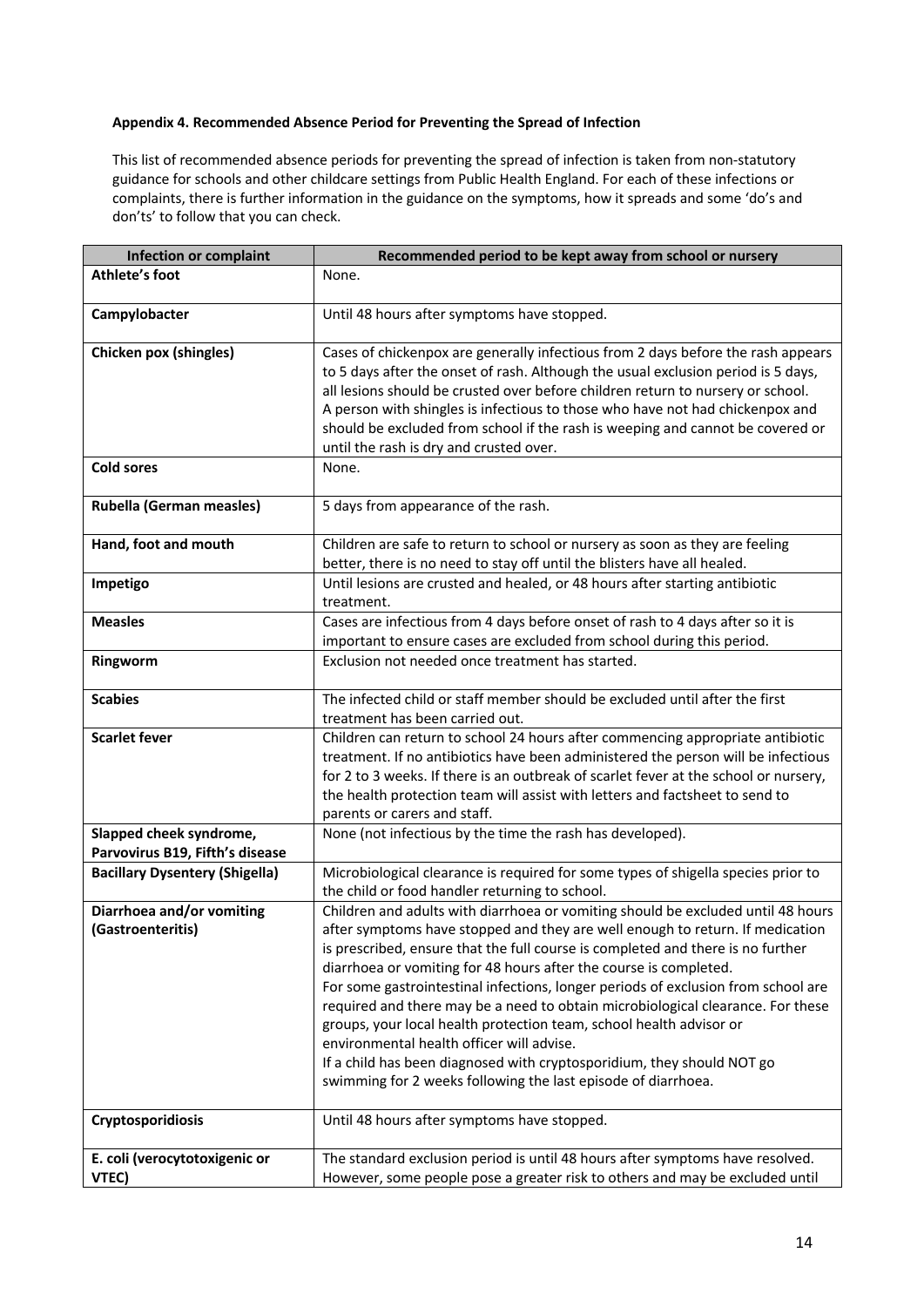|                                      | they have a negative stool sample (for example, pre-school infants, food                                                                                          |
|--------------------------------------|-------------------------------------------------------------------------------------------------------------------------------------------------------------------|
|                                      | handlers, and care staff working with vulnerable people). The health protection<br>team will advise in these instances.                                           |
| <b>Food poisoning</b>                | Until 48 hours from the last episode of vomiting and diarrhoea and they are well                                                                                  |
|                                      | enough to return. Some infections may require longer periods (local health                                                                                        |
|                                      | protection team will advise).                                                                                                                                     |
| Salmonella                           | Until 48 hours after symptoms have stopped.                                                                                                                       |
|                                      |                                                                                                                                                                   |
| <b>Typhoid and Paratyphoid fever</b> | Seek advice from environmental health officers or the local health protection                                                                                     |
|                                      | team.<br>Until recovered.                                                                                                                                         |
| Flu (influenza)                      |                                                                                                                                                                   |
| <b>Tuberculosis (TB)</b>             | Pupils and staff with infectious TB can return to school after 2 weeks of                                                                                         |
|                                      | treatment if well enough to do so and as long as they have responded to anti-TB                                                                                   |
|                                      | therapy. Pupils and staff with non-pulmonary TB do not require exclusion and                                                                                      |
|                                      | can return to school as soon as they are well enough.                                                                                                             |
| <b>Whooping cough (pertussis)</b>    | A child or staff member should not return to school until they have had 48 hours                                                                                  |
|                                      | of appropriate treatment with antibiotics and they feel well enough to do so or<br>21 days from onset of illness if no antibiotic treatment.                      |
| Conjunctivitis                       | None.                                                                                                                                                             |
|                                      |                                                                                                                                                                   |
| Giardia                              | Until 48 hours after symptoms have stopped.                                                                                                                       |
| <b>Glandular fever</b>               | None (can return once they feel well).                                                                                                                            |
| <b>Head lice</b>                     | None.                                                                                                                                                             |
| <b>Hepatitis A</b>                   | Exclude cases from school while unwell or until 7 days after the onset of                                                                                         |
|                                      | jaundice (or onset of symptoms if no jaundice, or if under 5, or where hygiene is                                                                                 |
|                                      | poor. There is no need to exclude well, older children with good hygiene who                                                                                      |
|                                      | will have been much more infectious prior to diagnosis.                                                                                                           |
| <b>Hepatitis B</b>                   | Acute cases of hepatitis B will be too ill to attend school and their doctors will<br>advise when they can return. Do not exclude chronic cases of hepatitis B or |
|                                      | restrict their activities. Similarly, do not exclude staff with chronic hepatitis B                                                                               |
|                                      | infection. Contact your local health protection team for more advice if required.                                                                                 |
| <b>Hepatitis C</b>                   | None.                                                                                                                                                             |
|                                      |                                                                                                                                                                   |
| Meningococcal meningitis/            | If the child has been treated and has recovered, they can return to school.                                                                                       |
| septicaemia<br><b>Meningitis</b>     | Once the child has been treated (if necessary) and has recovered, they can                                                                                        |
|                                      | return to school. No exclusion is needed.                                                                                                                         |
| <b>Meningitis viral</b>              | None.                                                                                                                                                             |
|                                      |                                                                                                                                                                   |
| <b>MRSA</b> (meticillin resistant    | None.                                                                                                                                                             |
| <b>Staphylococcus aureus)</b>        |                                                                                                                                                                   |
| <b>Mumps</b>                         | 5 days after onset of swelling (if well).                                                                                                                         |
| Threadworm                           | None.                                                                                                                                                             |
| <b>Rotavirus</b>                     | Until 48 hours after symptoms have subsided.                                                                                                                      |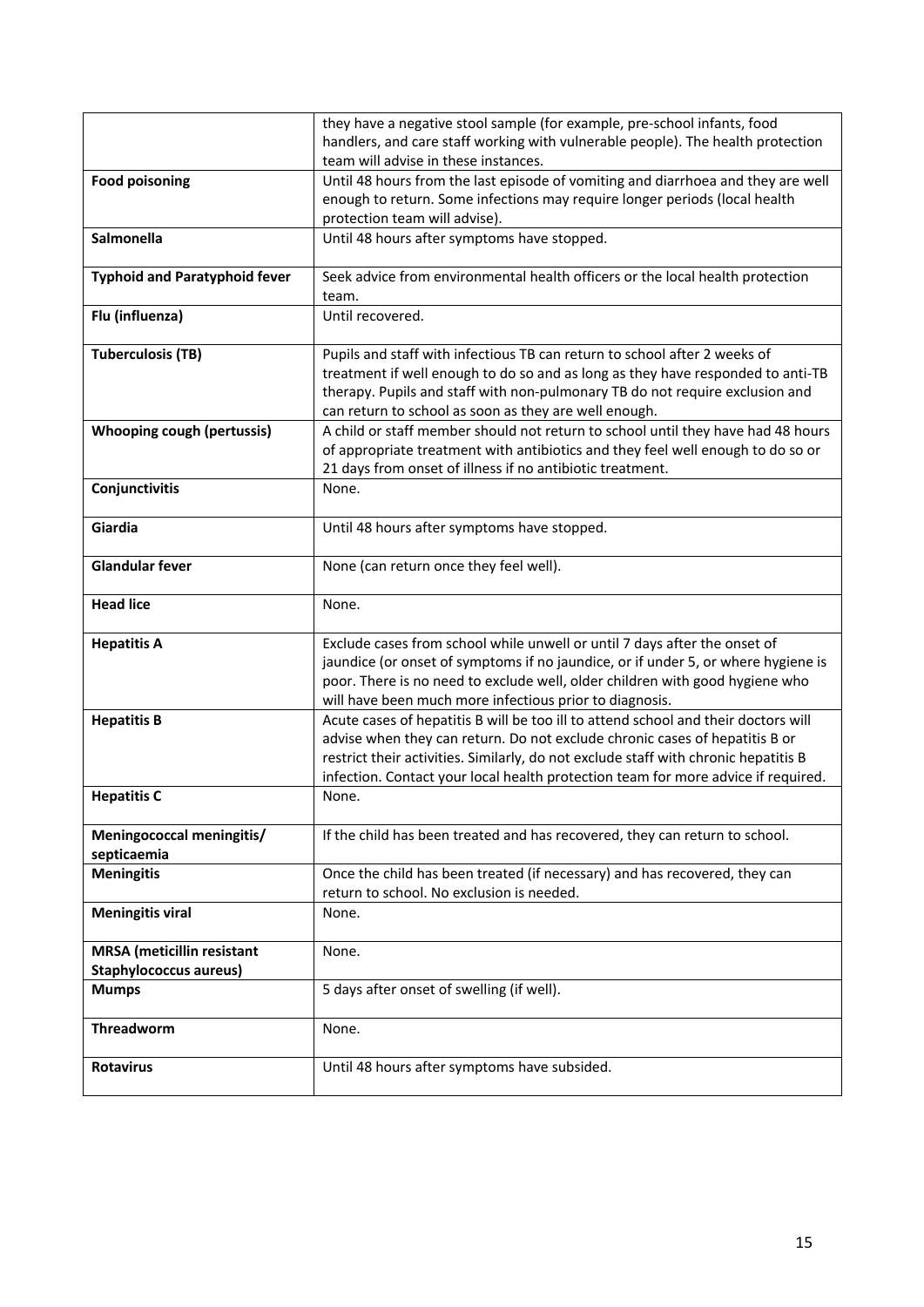#### **Appendix 5 – Enhanced Cleaning Routine for COVID-19**

COVID-19 is mainly passed on by person-to-person spread between people who are in close contact with one another and by droplets produced when an infected person coughs or sneezes.

It can also spread through contact with a surface or object that has the virus on it. Cleaning helps minimise the spread of coronavirus (COVID-19).

Fortunately, normal cleaning methods do kill this virus. Cleaners and site staff play an important role in keeping people in their buildings protected, and are on the frontline in the battle against coronavirus (COVID-19) to keep staff, pupils, visitors and particularly the most vulnerable safe.

#### **What you Need to Know**

- Cleaning an area with normal household disinfectant after someone with suspected coronavirus (COVID-19) has left will reduce the risk of passing the infection on to other people
- Wear disposable gloves and aprons for cleaning.
- Using a disposable cloth disinfect surfaces with the cleaning products you normally use. Pay particular attention to frequently touched areas and surfaces, such as bathrooms, grab-rails in corridors and stairwells and door handles
- If an area has been heavily contaminated, such as with visible bodily fluids, or in isolation rooms, from a person with coronavirus (COVID-19), use protection for the eyes, mouth and nose, as well as wearing gloves and an apron
- Wash hands regularly with soap and water for 20 seconds, and after removing gloves, aprons and other protection used while cleaning

#### **Personal Protective Equipment (PPE)**

The minimum PPE to be worn for cleaning an area where a person with possible or confirmed coronavirus (COVID-19) is disposable gloves and an apron. Hands should be washed with soap and water for 20 seconds after all PPE has been removed.

#### **Cleaning and Disinfection**

Public areas where a symptomatic individual has passed through and spent minimal time, such as corridors, but which are not visibly contaminated with body fluids can be cleaned thoroughly as normal. All surfaces that the symptomatic person has come into contact with must be cleaned and disinfected, including:

- objects which are visibly contaminated with body fluids
- all potentially contaminated high-contact areas such as bathrooms, door handles, telephones, grabrails in corridors and stairwells

Use disposable cloths or paper roll and disposable mop heads, to clean all hard surfaces, floors, chairs, door handles and sanitary fittings, following one of the options below:

- Use a Bactericidal or Disinfectant Spray that conforms to EN 1276 following manufacturers' guidelines for use.
- Any cloths and mop heads used must be disposed of and should be put into waste bags as outlined below.

When items cannot be cleaned using detergents or laundered, for example, upholstered furniture and mattresses, steam cleaning should be used.

Any items that are heavily contaminated with body fluids and cannot be cleaned by washing should be disposed of.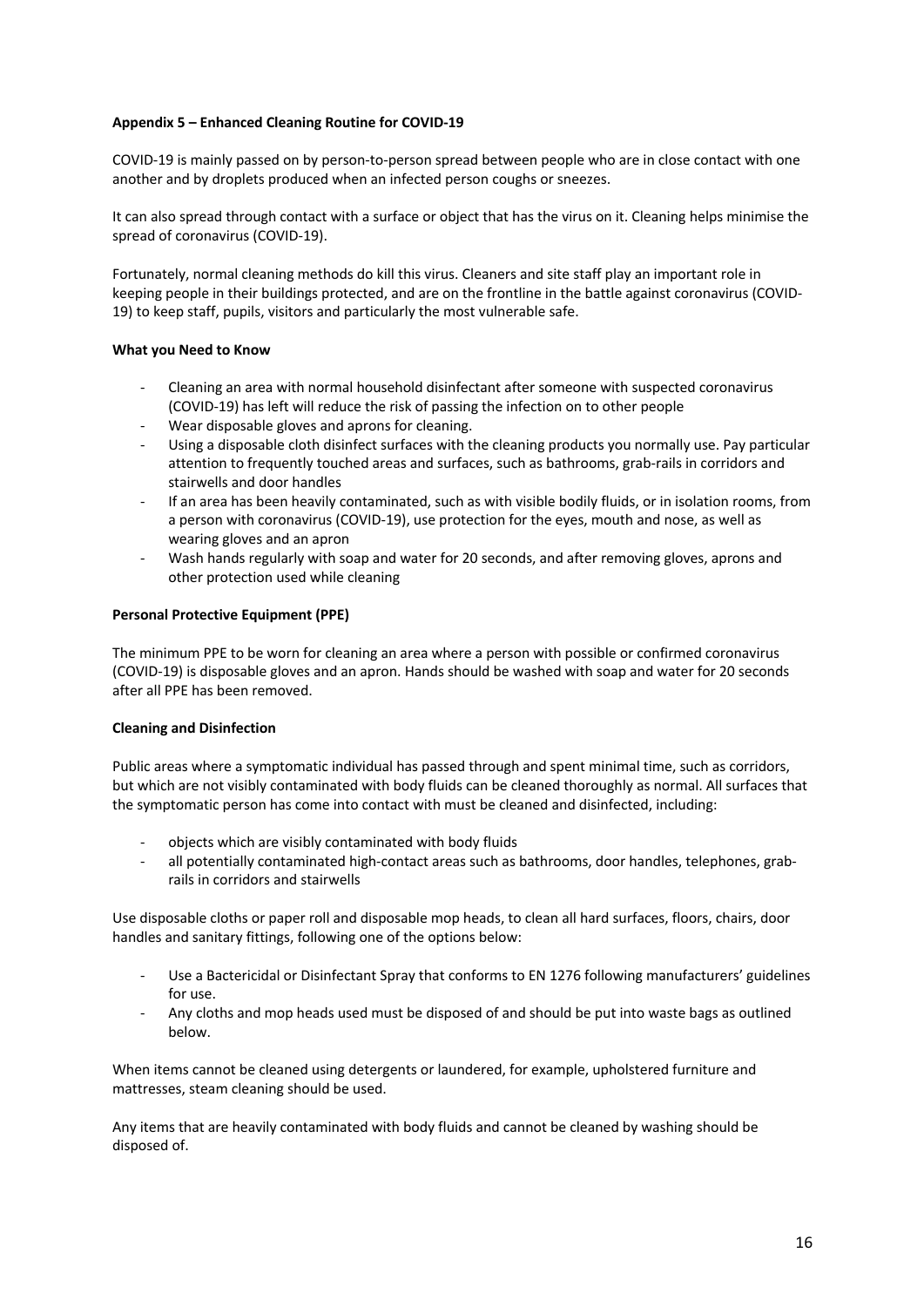#### **Laundry**

Wash items in accordance with the manufacturer's instructions. Use the warmest water setting and dry items completely. Dirty laundry that has been in contact with an unwell person can be washed with other people's items. Do not shake dirty laundry, this minimises the possibility of dispersing virus through the air.

#### **Waste**

Waste from possible cases and cleaning of areas where possible cases have been (including disposable cloths and tissues):

- Should be put in a plastic rubbish bag and tied when full.
- The plastic bag should then be placed in a second bin bag and tied.
- It should be put in a suitable and secure place and marked for storage until the individual's test results are known.

Waste should be stored safely and kept away from children. You should not put your waste in communal waste areas until negative test results are known or the waste has been stored for at least 72 hours.

- if the individual tests negative, this can be put in with the normal waste
- if the individual tests positive, then store it for at least 72 hours and put in with the normal waste

#### **Cleaning and PPE supplies**

A supply of all cleaning and PPE that should be required is available and once stock starts to run low site staff **must** complete an order form immediately.

Hand sanitiser units are to be found in several areas around the building and will be checked regularly to ensure they remain full at all times.

#### **List of products supplied**

- PPE: disposable aprons, disposable gloves, disposable masks, reusable face visors
- Cleaning supplies: hand held rechargeable steamer, paper hand towels, tissues, bins, disinfectant multi use, anti-bac wipes, hand soap (refillable)
- Other: polypropylene tape, hazard warning tape and marking spray
- Hand sanitiser units

#### **Enhanced Cleaning Schedule**

- In addition to normal regular cleaning schedules all toilets will be cleaned 3 times per day morning, afternoon and after school
- Door handles, handrails, commonly touched surfaces cleaned at least once a day
- Bins and paper hand towels in each classroom, bins will be emptied daily

#### **Cleaning Schedule Recording for the Isolation Area**

A room will be designated as the area to isolate any suspected cases. A specific cleaning routine is required for cleaning this area should it be required.

The room should be well ventilated.

The use of disposable gloves and aprons is recommended when cleaning after use and if the area is visibly contaminated with bodily fluids masks and eye protection (visor) should be used.

Use disposable cloths or paper roll and disposable mop heads, to clean all hard surfaces, floors, chairs, door handles and sanitary fittings, following one of the options below: